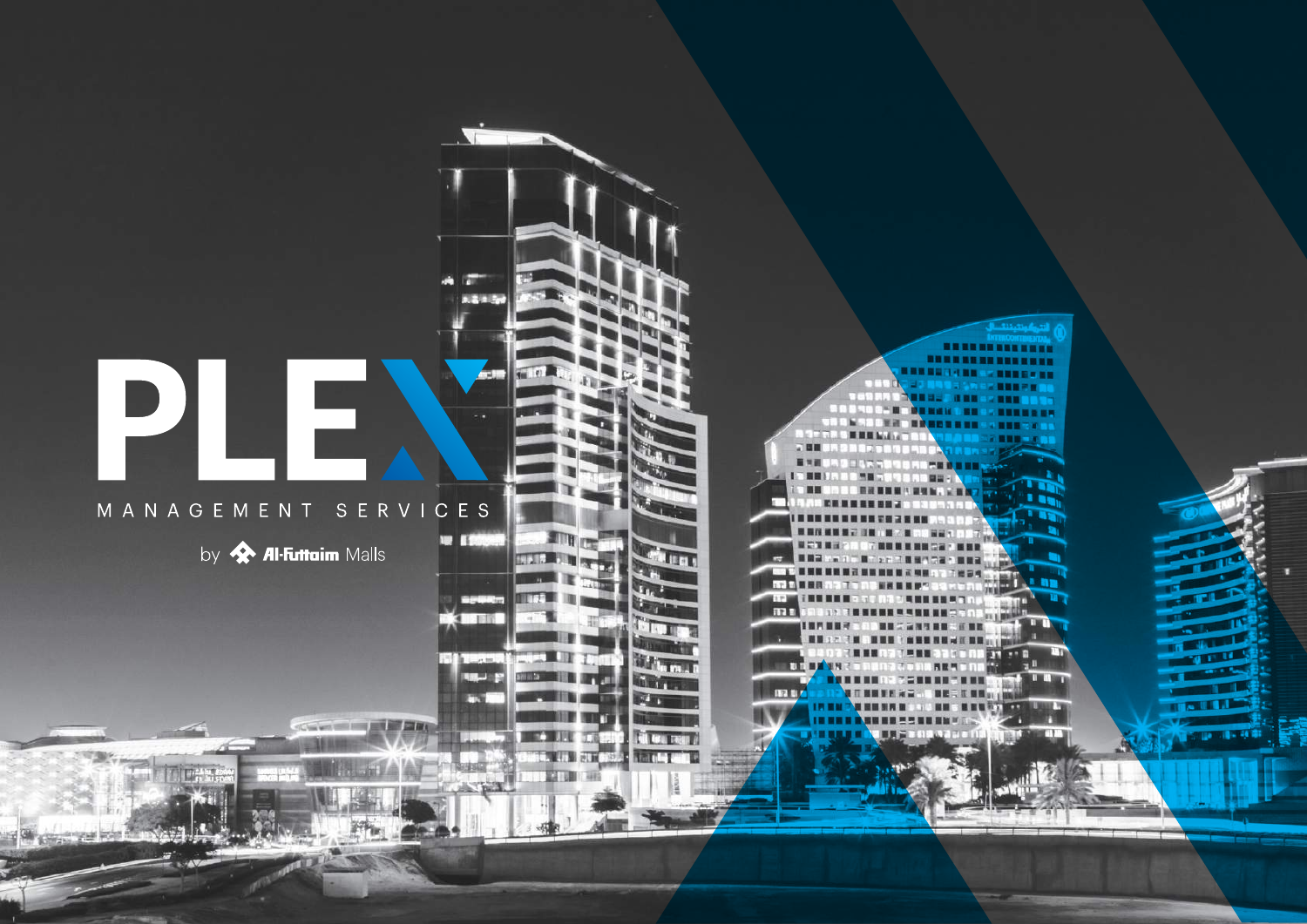We are experts in designing integrated retail destinations, and we want to build organizations that turn into preferred business partners.

We understand retail dynamics, are specialized in mall management, and are fully on-top of global best practices. We utilize our distinct skills to generate sustainable growth and long-term value for our partners.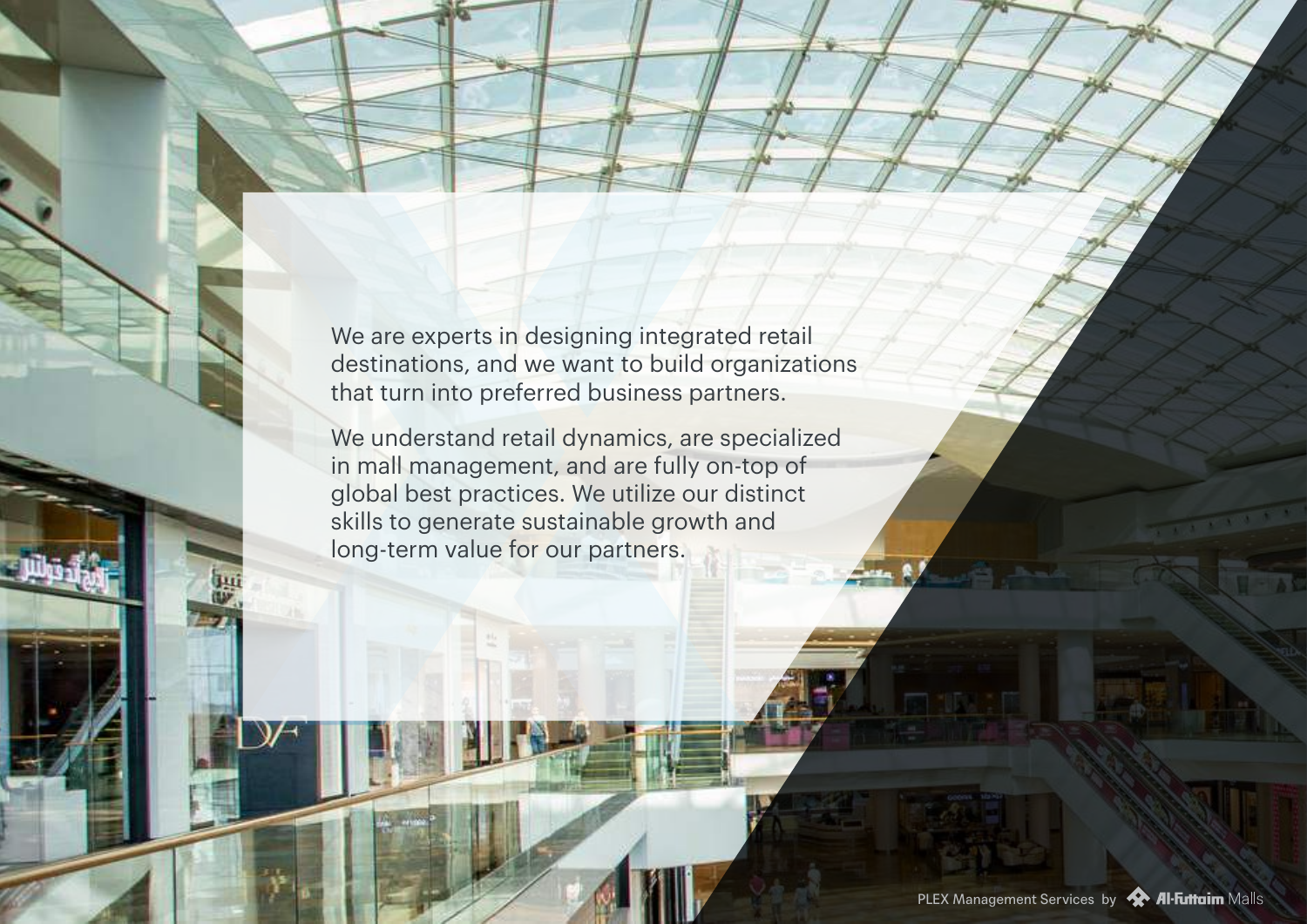# **EXECUTIVE SUMMARY** PIONEERS IN THE FIELD

Al-Futtaim Malls provides development and asset management expertise, specializing in retail-led super regional malls in prime locations across MENA and beyond.

**CONTRACTOR** 

With a proven track record of creating both sustainable revenue growth and value enhancement for investors, while delivering exceptional experiences and exciting shopping environments for customers. A brand of confidence, with deep understanding and knowledge of retail - both from a shopper's point of view but also as curators of space or landlords to other brands with a directly managed portfolio including over 9 million sq ft of retail space across four Malls in the region and two under development.

The PLEX Management Services company offers a wide range of Asset Management, Development, Leasing and Brand Experience expertise to shopping malls and retail organizations in the MENA region.

### **Advantages of working with us**

- Partnership with one of the most trusted and established X family-owned groups in the Middle East.
- X. Ability to leverage the strengths of the Al-Futtaim group as well as its exceptional success in Malls.
- **N** Strong expertise in Retail Mall Design and Development, Asset Management, Marketing, Leasing, Facility Management across the MENA region.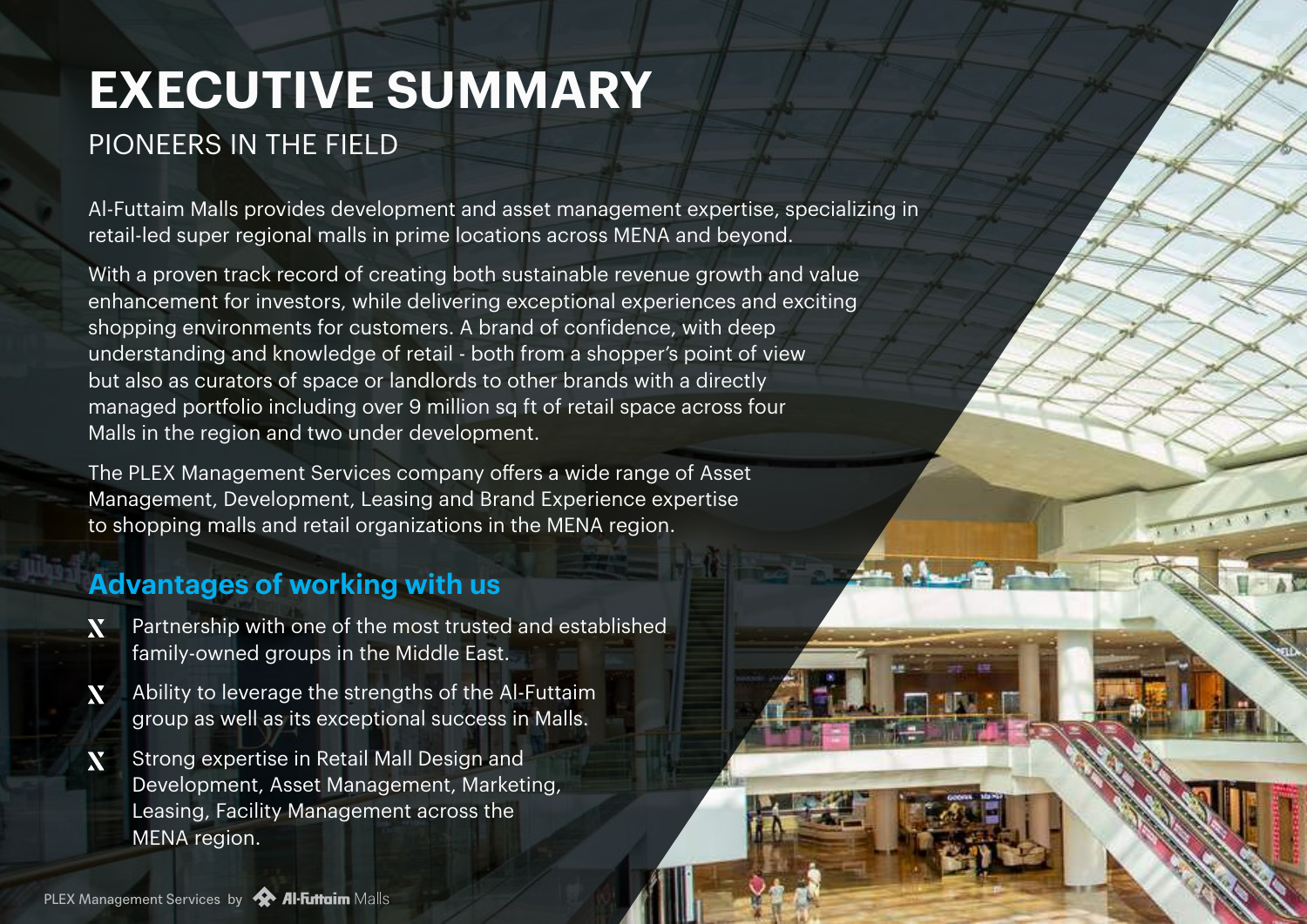

## TRUSTED, FAMILY-OWNED BUSINESS

As a family-owned business, we take a long-term view in everything we do, because we believe that sustainable success requires uncompromising commitment.

Some of the world's most admired and innovative brands from the USA, UK, Japan, Sweden, France, Germany and Switzerland – from sectors as diverse as automotive, retail, real estate and finance trust Al-Futtaim with their own reputation and success.

our customer-centric approach and relentless pursuit of perfection, we add significant value – connecting customers in 29 markets with brands in contemporary, powerful, meaningful and emotional ways – creating long-standing relationships based on loyalty and trust.

Our decades-long experience allows us to embrace and foster new, forward-thinking business practices and seamlessly blend those into our corporate DNA. Our people-first philosophy upholds the value of integrity within a spirit of collaboration.

**Ranked As The Biggest Private Company In The Arab World By Forbes 2018**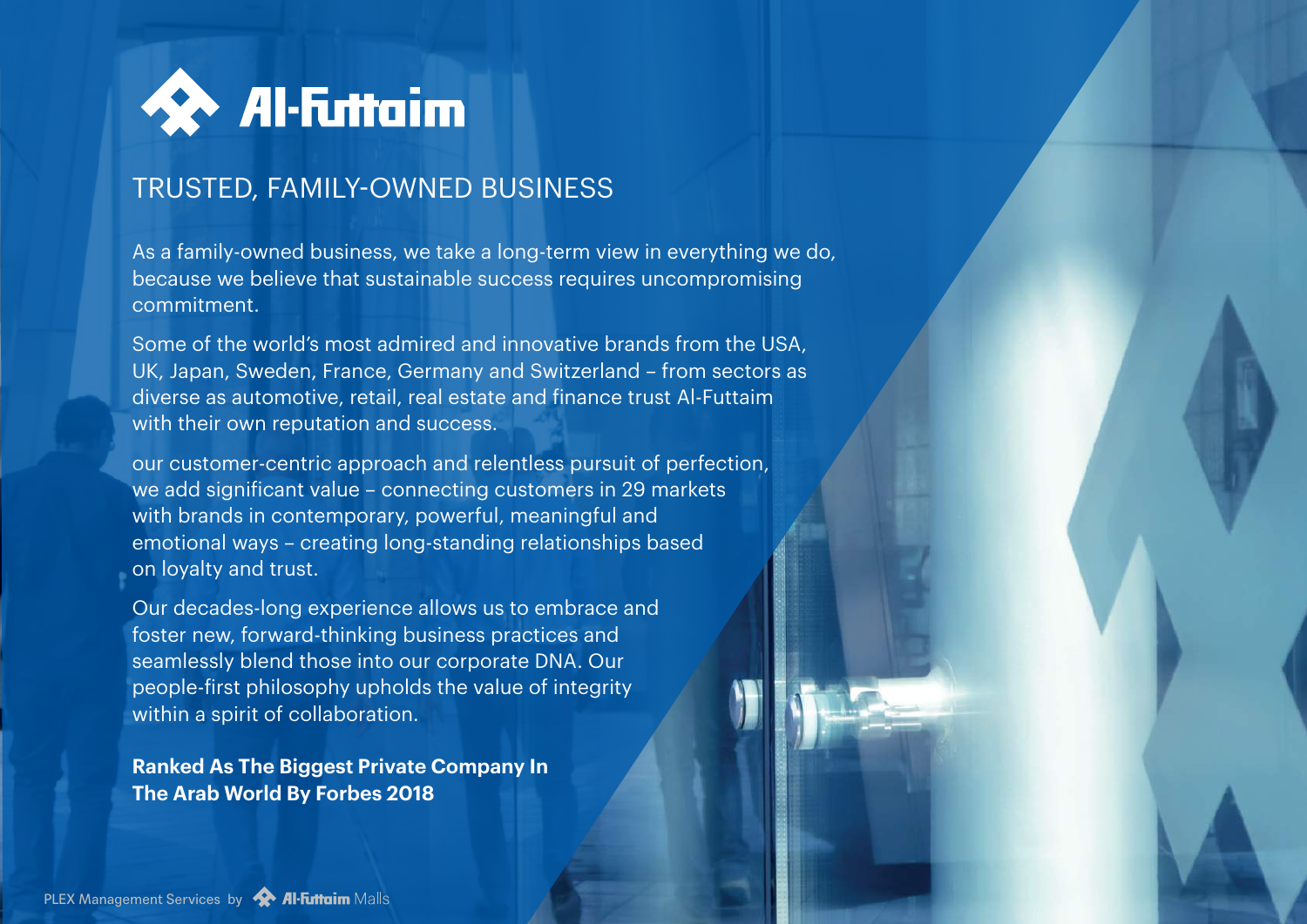# **AL-FUTTAIM MALLS PORTFOLIO**

## A PORTFOLIO OF MALLS WITH OVER 70 MILLION IN ANNUAL FOOTFALL

### DUBAI FESTIVAL CITY MALL



### DOHA FESTIVAL CITY



### ZENATA MALL CASABLANCA



### CAIRO FESTIVAL CITY MALL



### DUBAI FESTIVAL PLAZA

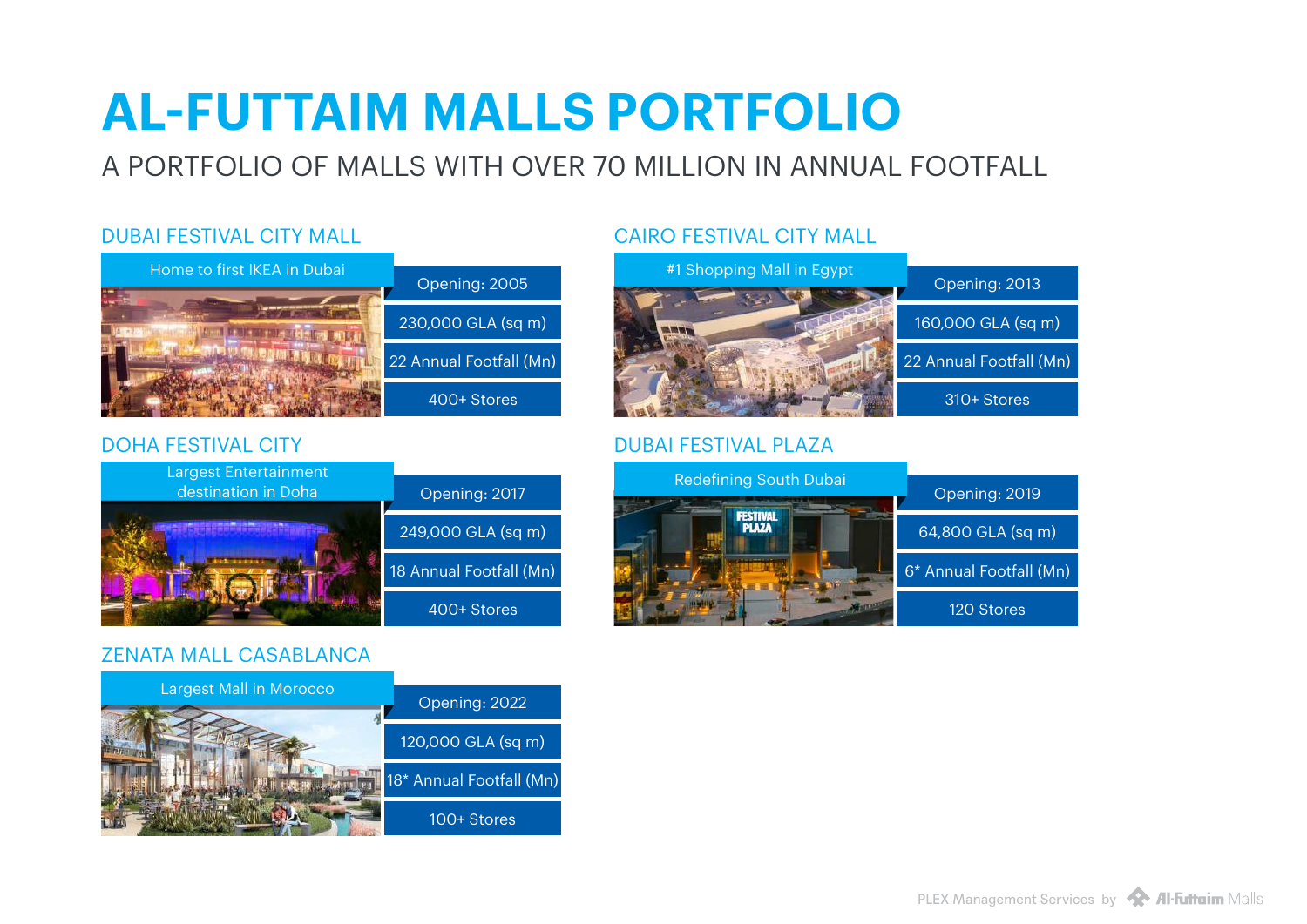# **AL-FUTTAIM MALLS TEAM**

## A DEDICATED TEAM OF SEASONED INDUSTRY PROFESSIONALS



Timothy Earnest Group Director & CEO

Timothy has led Al-Futtaim Malls for over four years and has built and executed an organization that is a preferred business partner. His expertise is in generating sustainable growth and long-term value creation while delivering exceptional stakeholder experiences that produce safe, exciting, and enriching shopping environments.

Timothy is a seasoned executive with a -30year career within the Simon Property Group in the US where his last role was Executive Vice President - Property Management, responsible for the regional mall›s portfolio, managing day-to-day operations for over 200 malls, 5,000 employees and 5.2\$B in EBITDA.



Oguz Stackpole Director of Leasing

Oguz carries over 15 years of professional experience in developing and implementing retail leasing strategies, leading and development of leasing teams and increasing the value of the commercial real estate portfolios across Europe, Middle East & North Africa.



Ghalib Mamdani

Director of Development

Ghalib brings 20 years of experience as a real-estate developer in the Middle East, North Africa and North America with diverse knowledge in mall development, acquisitions, due-diligence analysis, financial underwriting, and project management.



Ismail El Khatib Chief Financial Officer

Ismail holds over 15 years of experience in Financial & Management Accounting & Reporting, Costing, Projects Funding, Investments Management, Statutory & Management Reporting for industries including Real Estate Development, Asset Management, Construction Project Management & FMCG.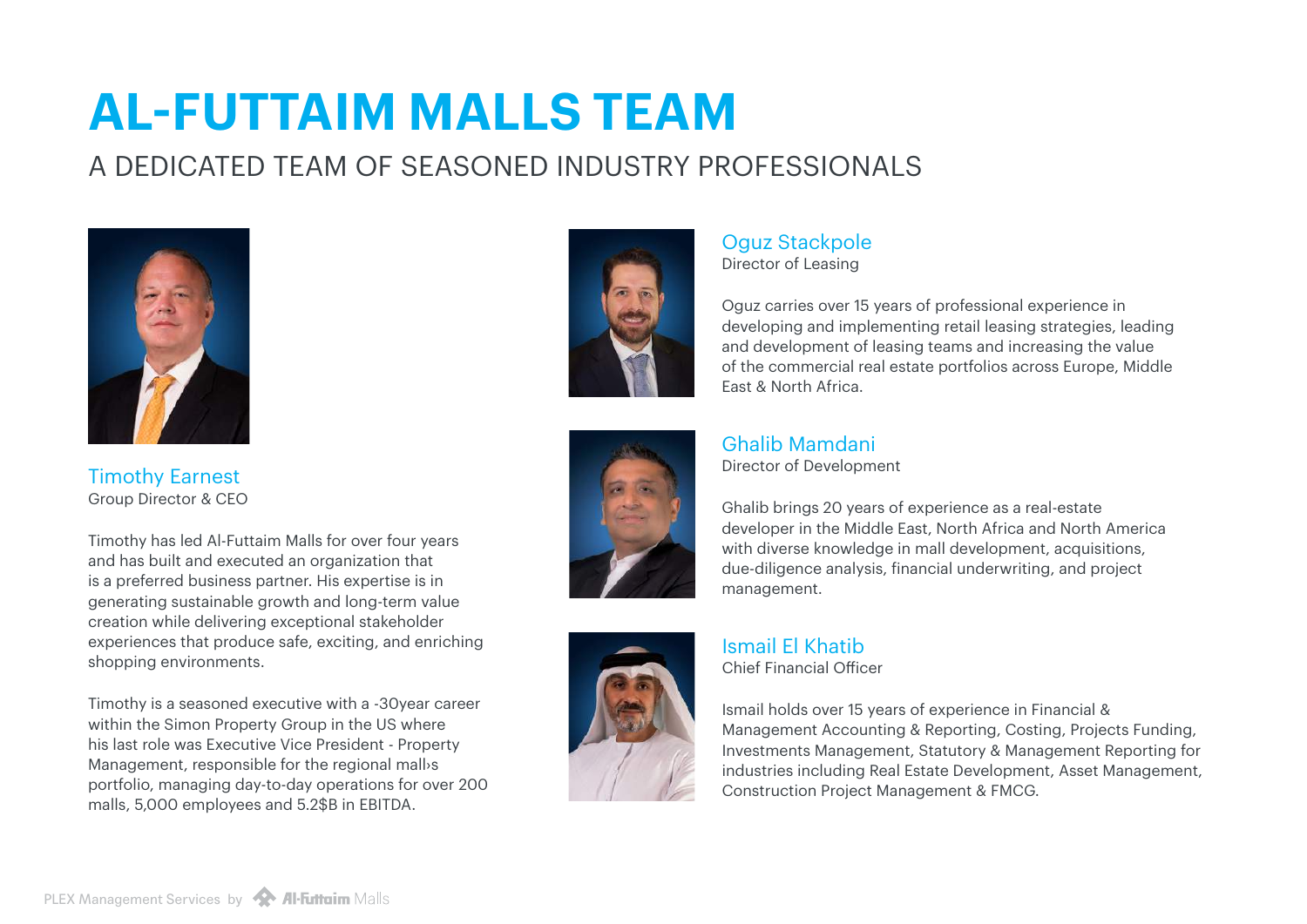

Ian Mollon General Manager - Investments

Ian is a Chartered Surveyor with over 20 years of experience in UK and MENA Retail and Commercial Real Estate focusing on Development Appraisal, Asset Valuation, and Portfolio Performance Analysis with emphasis on large scale real estate portfolios and focused on long-term growth.



#### Genevieve Colaco

Regional General Manager - Marketing & Customer Experience

Over 10 years of driving market share, customer experience, brand recognition and revenue generation through strategic marketing initiatives, Genevieve has been instrumental in building the Festival City and Al-Futtaim Malls brand.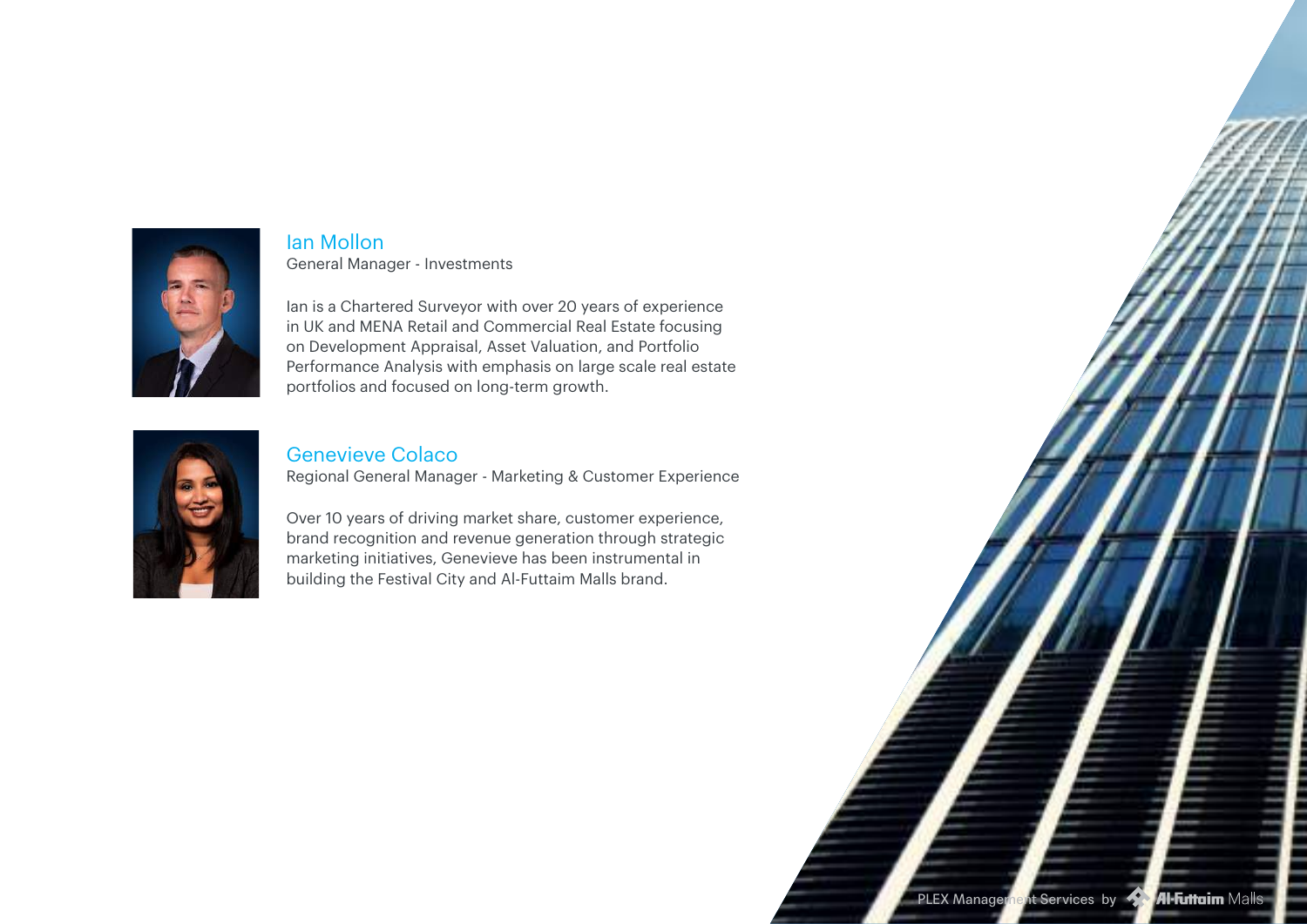# **WHAT WE CAN DO FOR YOU**

We provide services unlike any other.

With our comprehensive and multi-faceted approach to Asset Management, Brand Experience, and Leasing Services, we are the Brand of Confidence.

We are known for delivering exceptional experiences and creating exciting shopping environments for customers of all backgrounds, and our track record of creating sustainable revenue growth and value enhancement for our investors proves it.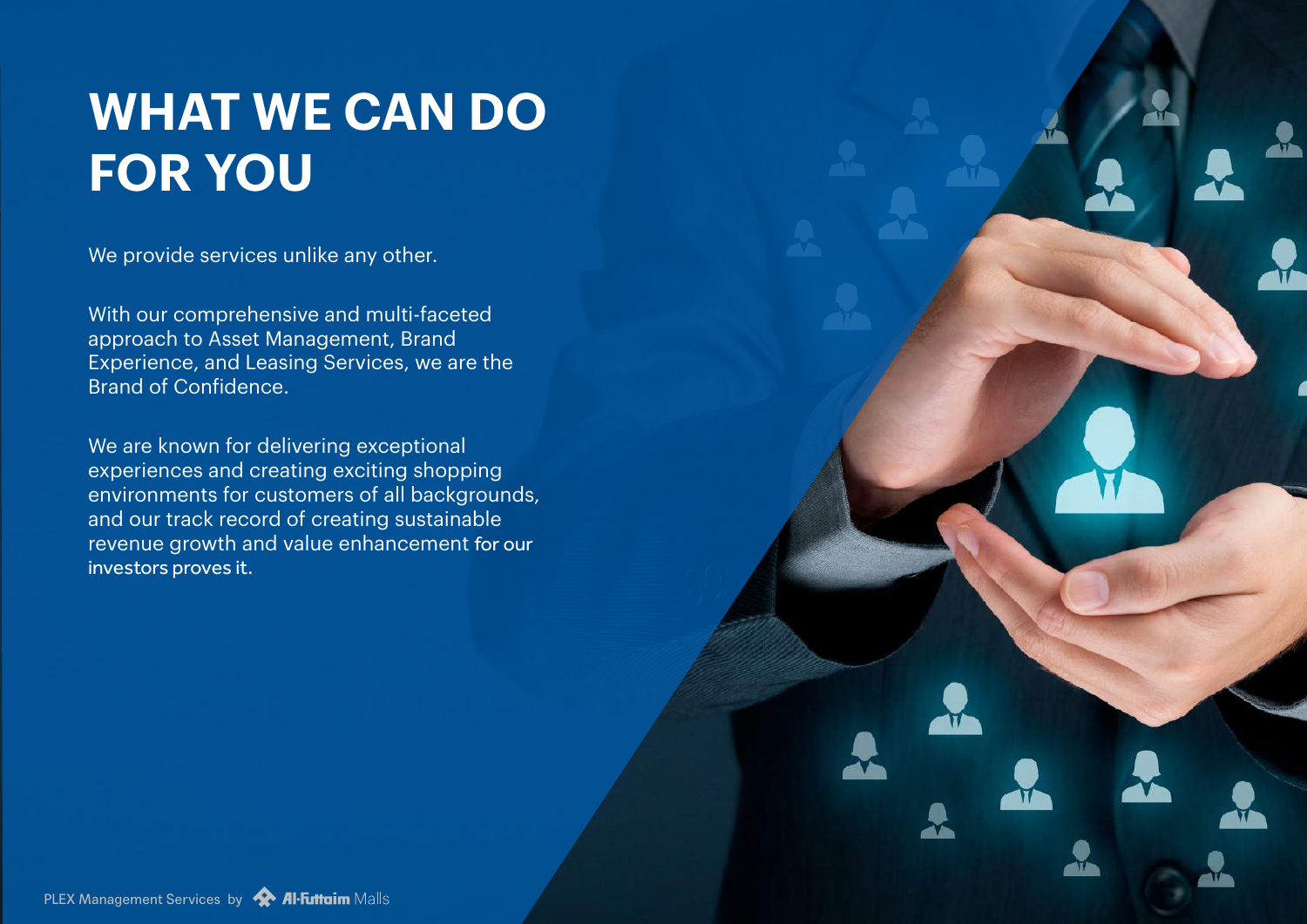# **TARGET MARKETS** PHASED APPROACH TO GROW REGIONALLY

## AND INTERNATIONALLY

Focus on regions in which we operate Al-Futtaim Malls and expand presence in neighboring countries where Al-Futtaim Group does business.

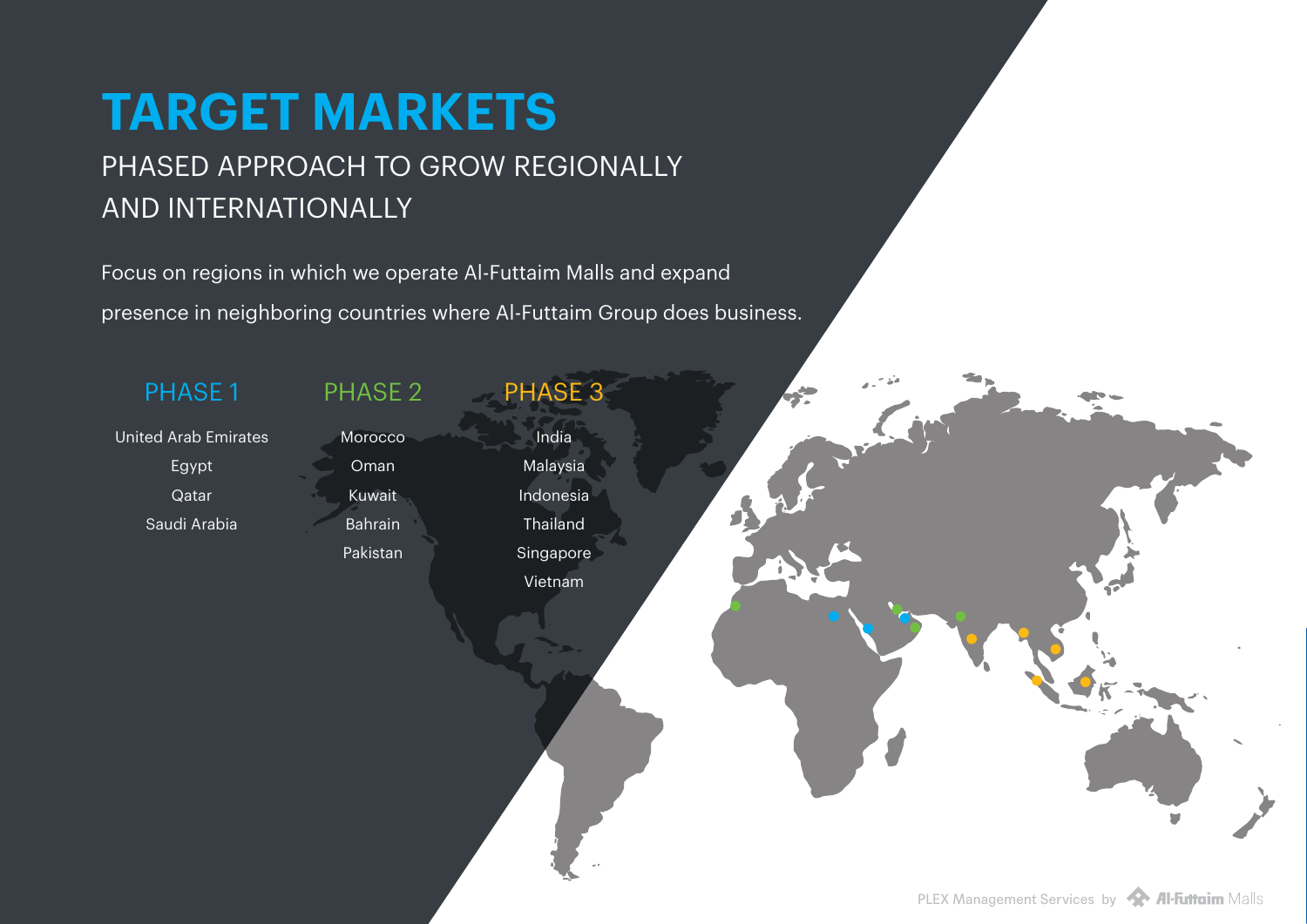# **SCOPE OF SERVICES**

## ASSET MANAGEMENT

#### **ASSET AND MALL TEAM REVIEW**

- Mall handover strategy plan SWOT Analysis
- Establish KPI's, SWOT analysis next steps
- Review Mall handover checklists

#### ASSIGNMENT OF MALL PERSONNEL

- Mall organizational plan to be analysed, approved and implemented
- Assess current Team train, development and recruit where needed

#### COMMUNICATION WITH AUTHORITIES ON MALL OPERATIONS COMPLIANCE

- Identify Mall operations regulatory needs
- Monitor Mall operations regulation compliance and ensure related formalities completed for Mall opening

#### MALL OPERATIONS ADVISORY, MANAGEMENT AND REPORTING SERVICES

- Ensure approval of Mall Operations action plan
- Ensure Mall budget is approved based on current year plan
- Ensure delivery of Mall operations with a focus on "WOW" customer experience, high impact priorities for the Mall, management reporting, insurance.

#### MALL MANAGEMENT PROCUREMENT SERVICES

- Ensure Mall procurement plan available and in compliance
- Ensure all proposals received on time as per plan
- Ensure all contracts are signed on time as per plan

#### **SPECIALTY LEASING SERVICES**

- Ensure Specialty Leasing plan meets expectations
- Ensure Specialty Leasing budgets and rate cards are set yearly
- Ensure availability of design criteria manuals
- Monitor Specialty Leasing delivery status & manage SL procurement for Mall

#### 7 MALL POLICIES AND PROCEDURES RELATED SERVICES

- Ensure Mall policies and procedures are documented
- Ensure Mall policies and procedures are approved, maintained and communicated

#### 8 MARKETING SERVICES

- Ensure Marketing plan is available and executed for Mall
- Review brand and marketing strategies B2B and B2C
- Ensure budget is set for Mall Marketing with focus on revenue generating opportunities
- Introduce new shopper focused incentives and signature services
- Ensure event set-up and execution as per plan
- Ensure Marketing reports are available and compliant with plan

#### **CUSTOMER SERVICE SERVICES**

- Ensure Customer Service plan is available for Mall
- Ensure first class customer service team on board for Mall
- Ensure Customer Service procurements planned on time for Mall
- Ensure Customer Service desks operate as per plan & event support is provided

#### **TENANT RELATIONS**

- Monitor Tenants compliance to Mall Design criteria manuals
- Monitor Tenants complaints
- Monitor Tenants compliance with Mall operations guidelines
- Review delivery / renovation tracking reports

#### MALL POLICIES AND PROCEDURES RELATED SERVICES

- Ensure Mall policies and procedures are documented
- Ensure Mall policies and procedures are approved, maintained and communicated

#### **TECHNOLOGY MANAGEMENT SERVICES**

- Ensure IT Set-up is completed on time for Mall opening
- Ensure IT systems testing, roll-out & implementation, training is completed on time for Mall take over

13 ADDITIONAL SERVICES (BASED ON MUTUALLY AGREED SERVICE FEES)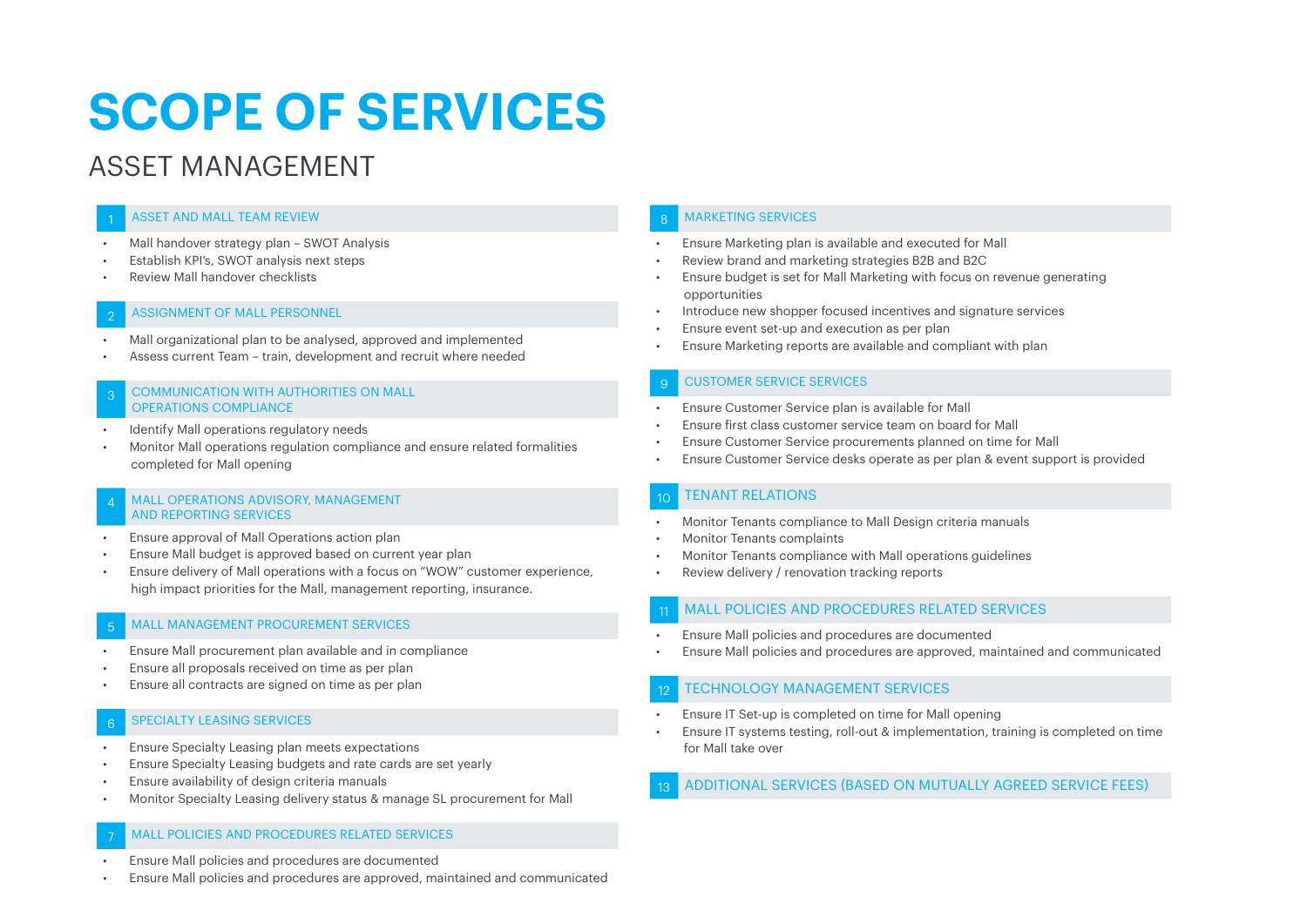# **SCOPE OF SERVICES**

## LEASING SERVICES

#### STRATEGIC LEASING & BUSINESS DEVELOPMENT

- Development & planning of asset's potential of Merchandise Mix
- Entertainment Services
- Retail brand Trend Analysis
- Securing Long Term Tenants
- Alternative & mixed-use Planning
- Building of Initiatives & Partnerships with Strategic Tenant Groups
- Insight into unexplored market opportunities

#### **LEASE ADMINISTRATION**

- End to end lease administration services through YARDI including
- Preparation of lease proposals
- Preparation of lease approval forms
- Approval circulation
- Preparation of legal documentation (leases, amendments, surrenders, legal letters etc.)
- KPI tracking
- Lease reporting
- Negotiation of lease clauses
- Maintaining audit trail and compliance with agreed process
- Collection of signed leases and payments/PDCs
- Maintaining a master tenancy schedule
- Expiry and renewal tracking and processing

#### RETAIL DELIVERY

- Tenant Briefing kits (Tenant Design Criteria Manual / Condition of Premises / Site Constraints Manual)
- Full end to end administration of all tenant shop fit proposals
- Design review service
- Design team / Consultant coordination
- High quality shop fits
- Tenant Variation Process Management
- Risk Exposure claim reduction
- HSE + Life Safety system management
- Authority approval management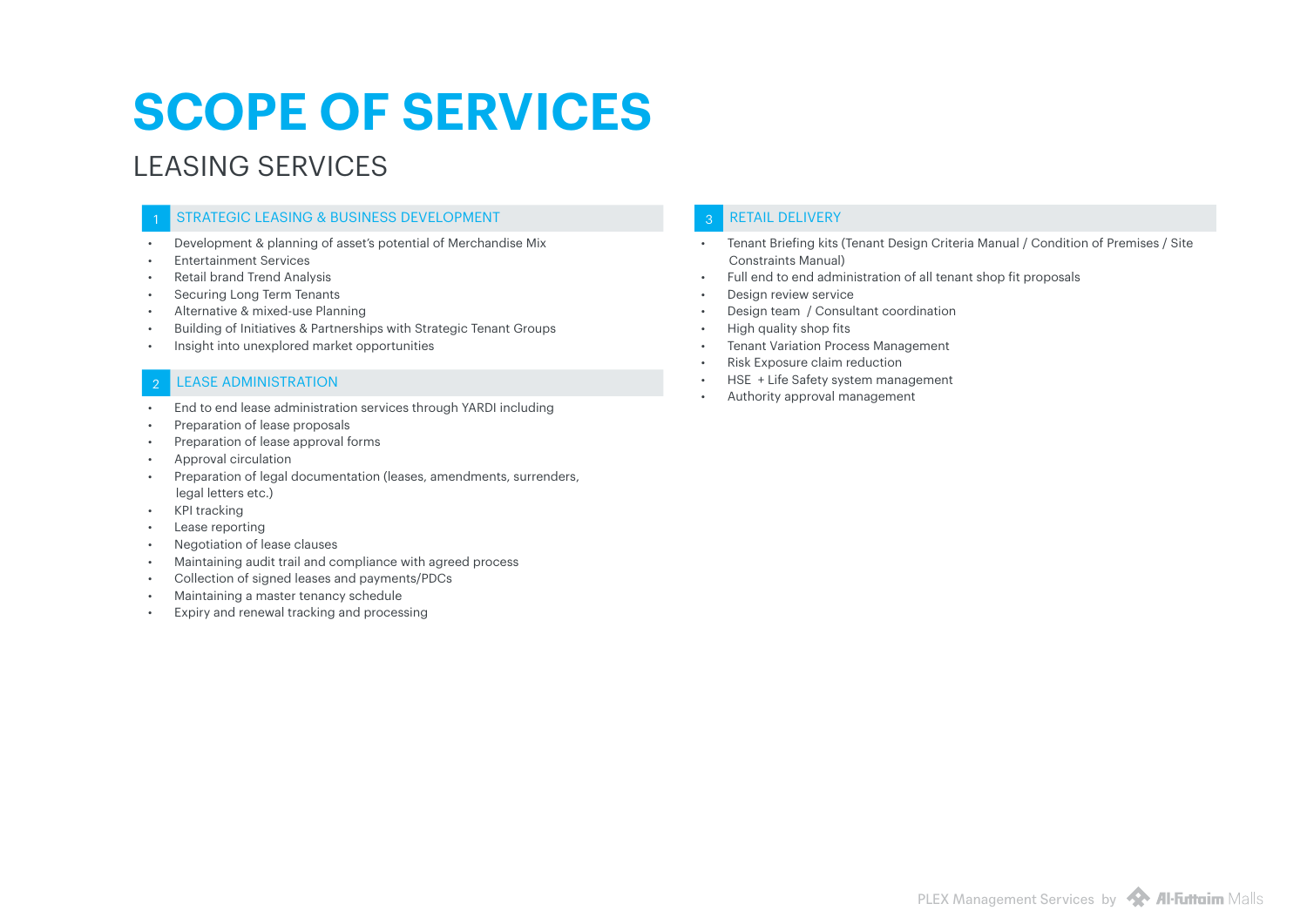# **SCOPE OF SERVICES**

## MARKETING & BRAND EXPERIENCE MANAGEMENT

#### **B2B & B2C MARKETING STRATEGIES**

- Marketing Strategy & Comms plan development
- KPI Reporting
- CSR Strategy development
- Leasing Support collateral
- PR planning

#### **SIGNATURE SERVICES**

- Loyalty Program Development
- **Gift Card Solutions**
- Kids Club programs
- VIP programs, & customer convenience initiatives

#### 3 DIGITAL

- Social Media review, annual strategy development and reporting
- Website development and enhancement
- Data analytics & EDM strategy
- Wi-Fi solutions

#### **BRANDING**

- Branding assistance
- Brand review
- Enhancement of existing brand

#### 5 ADVERTISING & SPONSORSHIPS

- Media Buying advisory
- Creative solutions
- Evaluation of revenue generating opportunities
- Develop sponsorship strategy

#### **RESEARCH**

- Market Research
- Development of customer profiles
- Regular audit of Communications plans